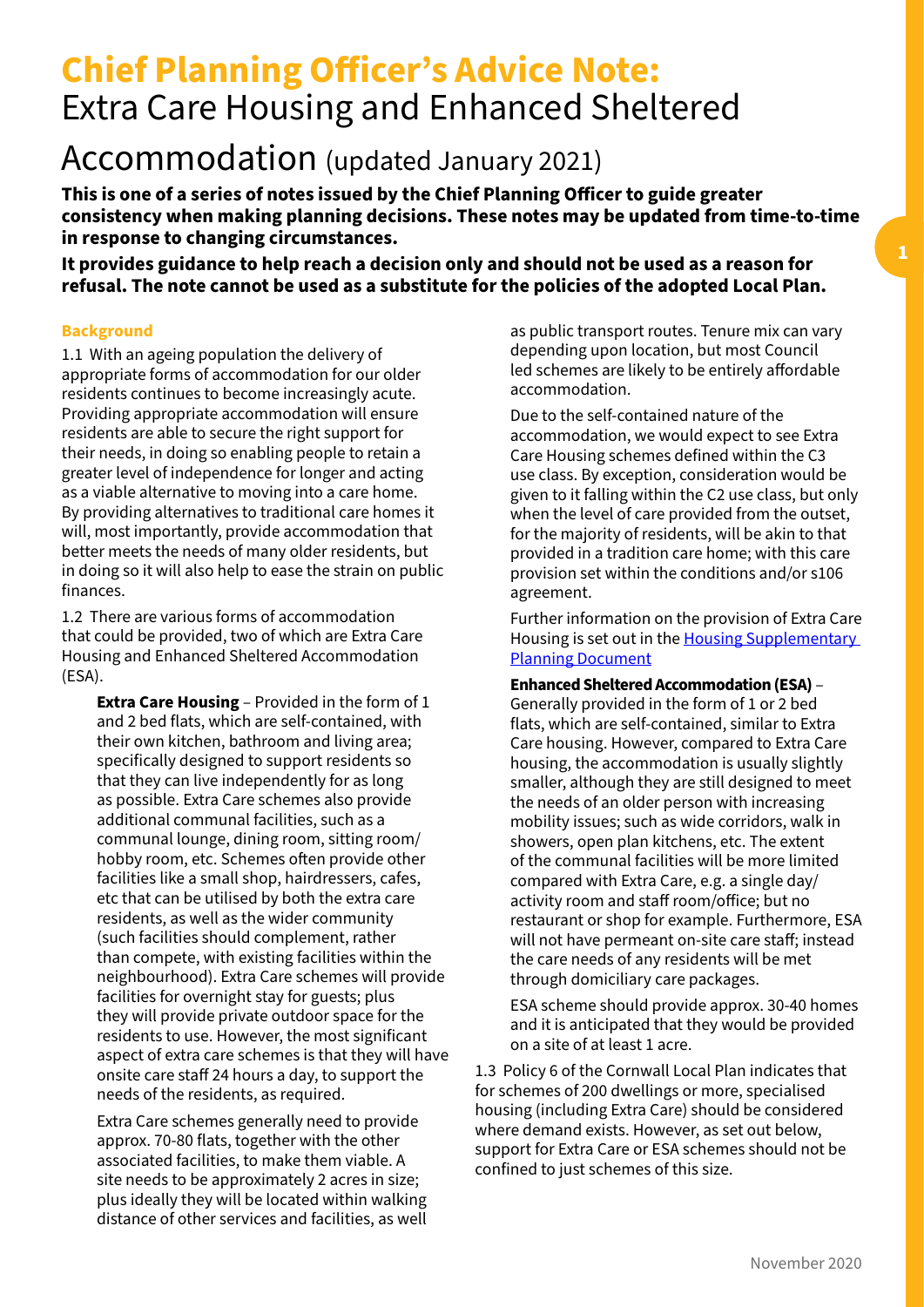1.4 The position on developer contributions will be monitored, in light of the government's consultation on amendments to the planning system. However, at the time of writing, all units would be CIL exempt, as per the charging schedule. With regard to schemes within an allocated site, it would be liable for Transportation and Healthcare s106 contributions; but would be exempt from Education contributions (due to age of occupants) and Open Space contributions (if it is being provided on site).

#### **Reviewing proposals for Extra Care housing / Enhanced Sheltered Accommodation**

2.1 To ensure that the planning system is providing support to this much needed form of accommodation, some guidance has been prepared that sets out how this form of accommodation should be considered through the pre-application and planning application process.

2.2 Firstly, pre-application requests or planning applications will be considered against 5 general tests:

#### **General Tests**

- 1. Is the scheme located within or immediately adjacent to the urban area of one of the following settlements:
	- a. Extra Care Housing Penzance, Hayle, St Ives, Helston, CPIR, Falmouth-Penryn, Truro, St Austell, Newquay, Bodmin, Wadebridge, Liskeard, Looe, Launceston, Callington, Bude, Saltash & Torpoint.
	- b. Enhanced Sheltered Accommodation (ESA) – One of the towns listed above, or another smaller town, or a large village that contains a range of services and facilities and access to regular public transport
- 2.The site meets the appropriate size guidance (i.e. approximately 2 acres for an Extra Care scheme, and at least 1 acre for Enhanced Sheltered Accommodation
- 3.It is providing an appropriate number of homes to make the schemes viable, i.e. approx. 70-80 homes for Extra Care; and approx. 30-40 homes for Enhanced Sheltered Accommodation
- 4.To ensure deliverability of the Extra Care / ESA scheme, the applicant should:
	- a. get confirmation from Adult Social Care that demand exists for an Extra Care / ESA scheme, of the scale proposed, within that community;
	- b. demonstrate that the proposed Extra Care / ESA scheme is deliverable on the proposed plot of land; and
	- c. provide a letter of intent from the Registered

Provider that would seek to deliver or take control of the completed Extra Care / ESA affordable accommodation on the site

5.The proposed scheme meets the other normal tests for development – e.g. infrastructure, including highway capacity, could cope; there is no significant detrimental impacts on environmental and/or historic assets; it would represent an appropriate neighbour to existing or proposed uses within the vicinity of the site; etc.

2.3 Guidance on how proposals for Extra Care housing / ESA will be considered, depending upon their location and planning/policy status, is set out below. This guidance should be considered alongside Policy 6 of the Cornwall Local Plan, which indicates that 'scheme of 200 dwellings or more should consider the inclusion of additional specialised housing, including extra care'. Therefore, for schemes of 200 dwellings or more, located within one of the targeted settlements, it is expected that every effort is made to include Extra Care / ESA, if there is a demonstrated unmet demand within that settlement.

#### **Pre-apps / Applications for sites within a town**

3.1 Proposals for Extra Care or ESA schemes on unallocated sites within the existing urban area will be given in-principle support, subject to the 5 'General Tests' being met

#### **Pre-apps / Applications on the edge of a settlement**

4.1 **Scheme for an Extra Care / ESA scheme alone:** In-principle support will be given, subject to the scheme being well related to the existing built form and the 5 'General Tests' being met.

4.2 **Scheme for an Extra Care / ESA scheme, on an unallocated site, as part of a wider development:**  Firstly, it would be expected that the overall development is limited in scale (e.g. the number of family dwellings is substantially less than the number of Extra care / ESA dwellings). Secondly, the applicant should have the support of the divisional member and Town/Parish Council for the scheme. If the local support is in place, consideration would be given to supporting the scheme, subject to:

- $\cdot$  the scheme being well related to the existing built form and is of a scale appropriate for the settlement and its immediate location;
- $\cdot$  the whole scheme meets General Test 5, with the Extra Care / ESA element meeting the other 4 General Tests; and
- the land for the Extra Care / ESA scheme is given over to the Council at nil cost, in lieu (or in part) for the on-site affordable housing that would otherwise have been required from the site (as explained further below)